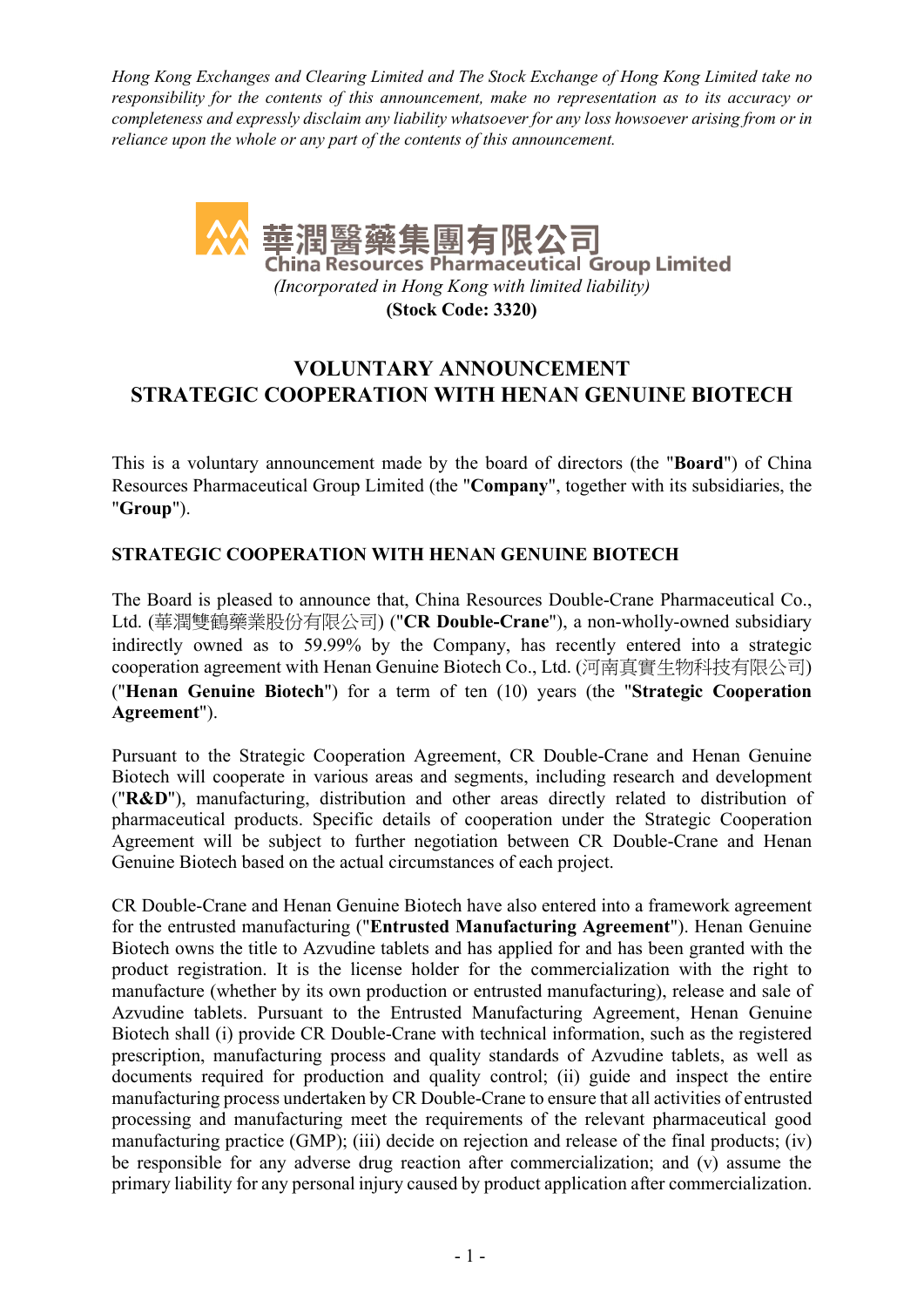CR Double-Crane and Henan Genuine Biotech will further enter into separate agreements for specific matters, such as order plans, settlement, delivery and quality requirements, involved in the entrusted manufacturing based on the actual progress of the clinical trials and approvals for commercialization of the Azvudine tablets. As of the date of this announcement, CR Double-Crane has submitted its application for the C-certificate of Pharmaceutical Production License (藥品生產許可證C證) to the Beijing Municipal Medical Products Administration and the application has been approved.

#### REASONS FOR AND BENEFITS OF THE STRATEGIC COOPERATION

The signing of the Strategic Cooperation Agreement and the Entrusted Manufacturing Agreement will facilitate their cooperation in various areas and segments, including R&D, manufacturing, distribution and other areas directly related to distribution of pharmaceutical products, thereby enhancing the business development of CR Double-Crane in line with its development need in the future. The Board is of the view that this strategic cooperation with Henan Genuine Biotech is in line with the Group's future development strategies and operational needs and is in the interest of the Company and its Shareholders as a whole.

# INFORMATION OF THE PARTIES

The Group's core business encompasses research and development, manufacturing, distribution and retail of an extensive range of pharmaceutical and other healthcare products.

Henan Genuine Biotech is a company established in the People's Republic of China (the "PRC"). It is principally engaged in R&D, manufacturing and distribution of anti-cancer drugs, antiviral drugs, drug treatments for diabetes-related diseases and drug treatments for cardiovascular and cerebrovascular and aging-related diseases; R&D, manufacturing and distribution of medical active pharmaceutical ingredients (APIs), medical tablets, soft and hard capsules, granules, powders and biological preparations; R&D, consulting and services of biomedical technology; R&D, manufacturing and distribution of general chemical products; and acting as an agent for the import, export and sales of various biomedicine (except for commodities and technologies that are restricted by the PRC or prohibited from import and export). For projects which must be approved in accordance with the law, business activities can only be carried out after being approved by the relevant departments.

### IMPLICATIONS UNDER THE LISTING RULES

To the best knowledge, information and belief of the directors of the Company, and having made all reasonable enquiries, Henan Genuine Biotech and its ultimate beneficial owner are third parties independent of the Company and its connected persons. Accordingly, the transactions contemplated under the Strategic Cooperation Agreement and the Entrusted Manufacturing Agreements do not constitute a notifiable transaction under Chapter 14 nor a connected transaction under Chapter 14A of the Rules Governing the Listing of Securities on The Stock Exchange of Hong Kong Limited.

This announcement is made by the Company on a voluntary basis to provide information to its shareholders and potential investors. Shareholders and potential investors of the Company are reminded to exercise caution in dealing with the securities of the Company.